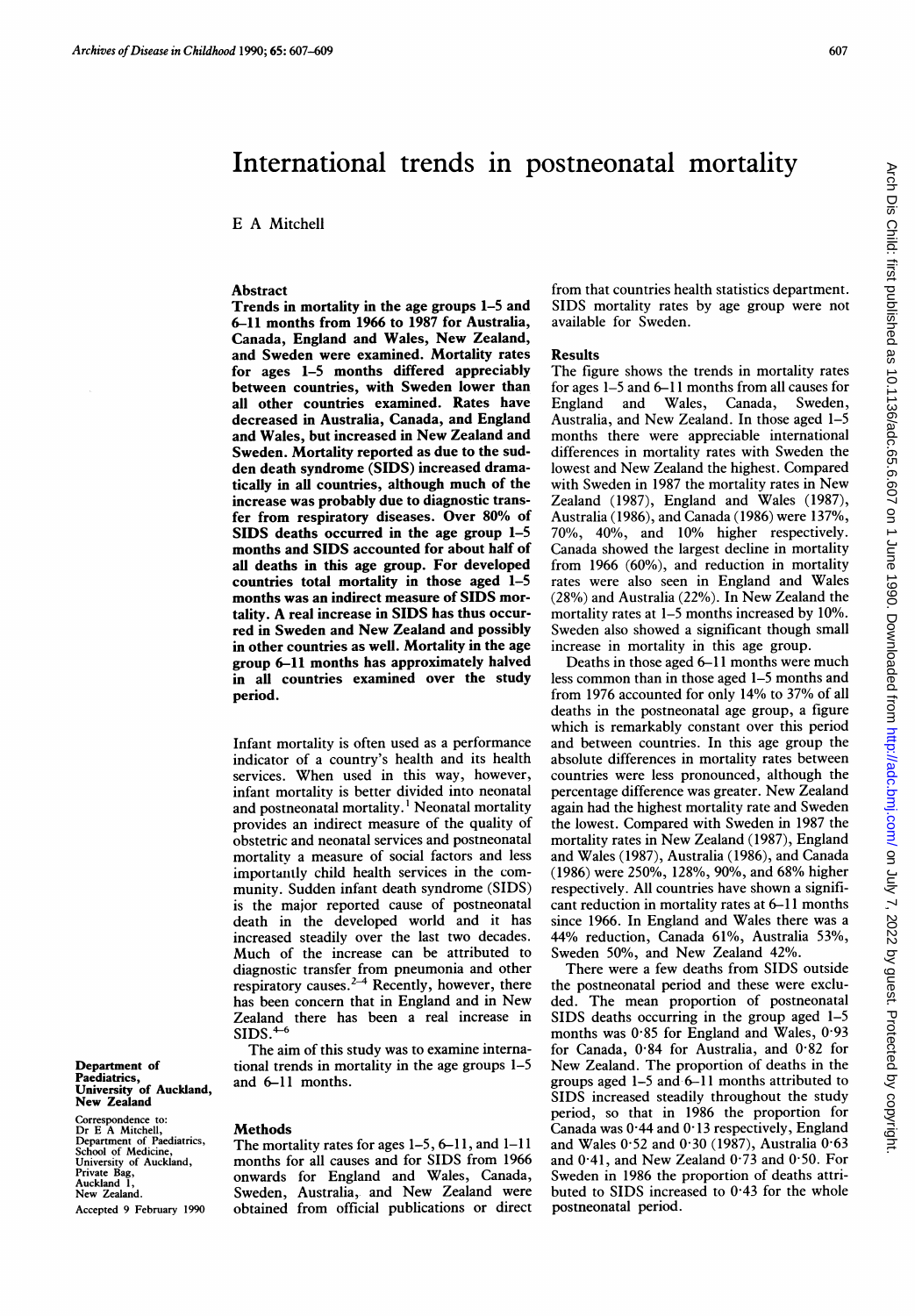

International trends in mortality for ages 1–5 and 6–11 months from all causes, 1966–87.

## **Discussion**

Examination of causes of death over time is complicated by revisions of the International Classification of Diseases (ICD) and changes in coding practices and diagnostic fashion. During the study period there were two revisions of ICD. From 1968 to 1978 causes of death were classified according to ICD, 8th revision and SIDS was coded 795. ICD, 9th revision was in use from 1979 and SIDS was coded 798-0. Before 1968 ICD, 7th revision was in use, but it did not have specific provision for identifying infants who would now be classified as SIDS.

Changes in diagnostic fashion are very important. SIDS rates have increased dramatically during this period and now account for around 50% of deaths in the age group 1-5 months and about 25% in the group 6-11 months. During this period the number of deaths attributed to pneumonia and accidental mechanical suffocation have declined dramatically.<sup>3-4</sup> Mortality rates from respiratory diseases declined during this period in all age groups, but the change among infants was much more pronounced. These changes probably reflect both a heightened awareness of SIDS by medical practitioners certifying infant deaths and a change in coding practice. It seems likely that much of the increase in SIDS in spurious and can be attributed to diagnostic transfer. Many deaths labelled as 'pneumonia' in the past would now

be labelled as 'SIDS'. The use of total mortality rate avoids these problems. In the countries examined the mortality rate in those aged 6-11 months has approximately halved in the study period. Most of this reduction will be due to a decrease in respiratory deaths. $3-4$  The factors causing this decline are probably multiple.

Trends in the mortality at 1-5 months vary considerably between countries, with England and Wales, Australia, and Canada showing <sup>a</sup> decline and New Zealand and Sweden an increase. In view of the changes in total mortality in the group aged 6-11 months it seems likely that there has been a true reduction in respiratory deaths and this has probably occurred as well in those aged 1-5 months. The increase in total mortality at 1-5 months is highly suggestive of a real increase in SIDS mortality in New Zealand and Sweden. Other studies support this contention. In Sheffield, England, an increase in unexpected infant death rate has been reported.<sup>3</sup> The increase was mainly confined to deaths in infants with minor disease where the father was absent or unemployed. In Norway the SIDS proportion of all infants deaths reached <sup>a</sup> maximum of 56% between 105 and 125 days of life.<sup>3</sup> Total mortality in this age group almost doubled in 12 years suggesting a real increase in SIDS.

Data on deaths at 105-125 days are not readily available. The Norwegian data, however, shows that the SIDS fraction of all deaths is greater than 40% for each three week period from 6 to 30 weeks. $3$  This suggests that the total mortality at 1-5 months may be as good as that of those aged 105-125 days and as data on those aged 1-5 months is more readily available may be a more convenient indirect measure of SIDS, at least in developed countries.

Many of the factors associated with SIDS, such as parity, maternal age, maternal smoking, low birth weight, and adverse social factors, are common to all these countries. Although comparative studies have been limited, it seems unlikely that the demography differs sufficiently between countries to explain the pronounced differences in total mortality rates.<sup>7-8</sup> The high postneonatal mortality rate in New Zealand is unlikely to be due to poor health services, as neonatal mortality rates in New Zealand are lower than that seen in Australia and the United Kingdom and only slightly higher than in Sweden.<sup>9</sup> Studies are needed to address the high postneonatal mortality rate in New Zealand and the true increase in SIDS mortality seen in many developed countries.

I thank the staff of the Office of Population, Censuses and<br>Surveys (England and Wales), the Australian Bureau of Statis-<br>tics, Statistics Canada, Statistic Sweden, and the National<br>Health Statistics Centre, New Zealand fo

<sup>1</sup> Pharoah POD, Morris JN. Post neonatal mortality. Epidemiol

Rev 1979;1:170-83.<br>2 Silins J, Taylor E. Classification of sudden infant death syn-<br>drome. Chronic Disease Canada 1980;1:18.